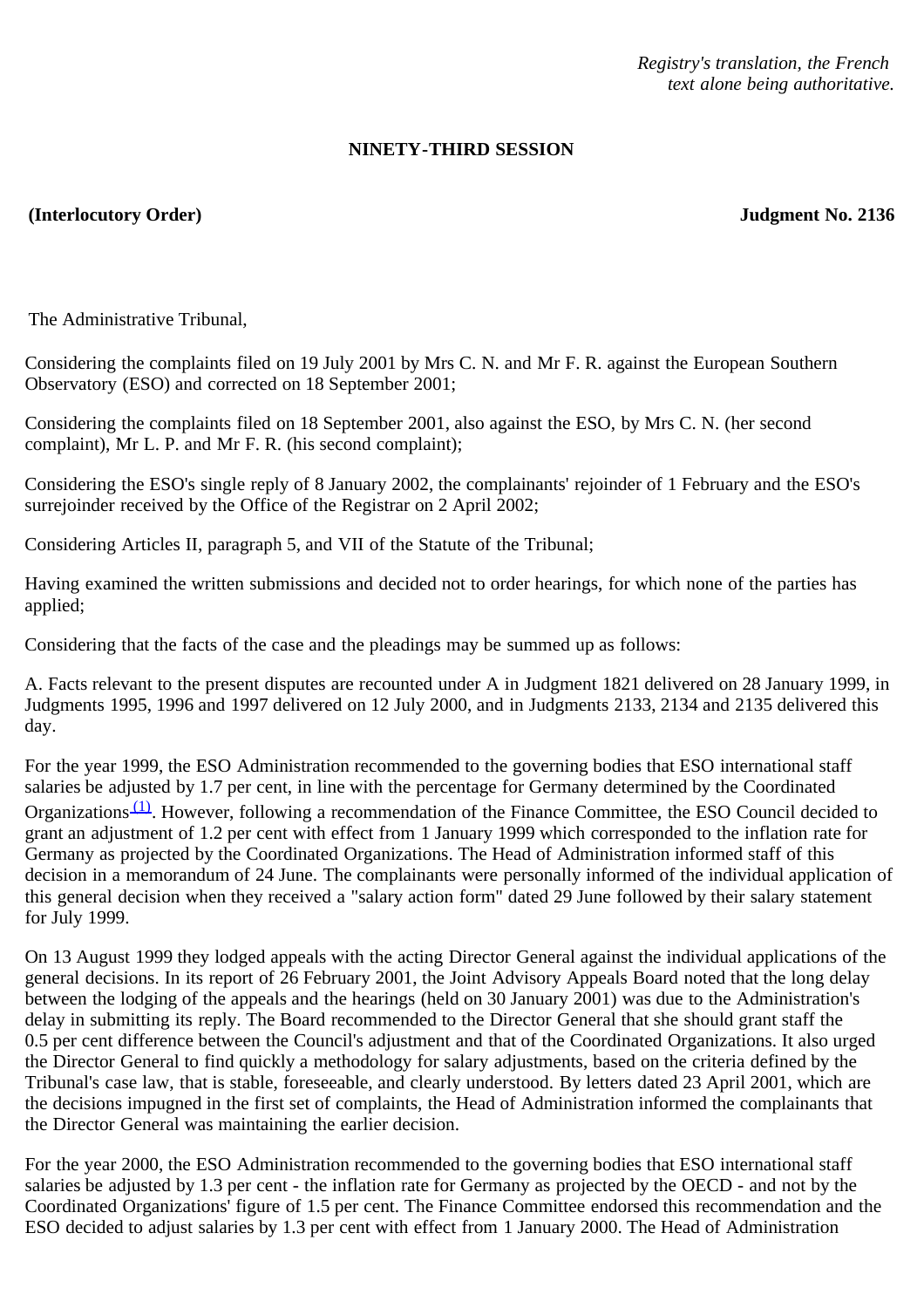informed staff of this decision in a memorandum of 16 June. The complainants were personally informed of the individual application of this general decision when they received their salary statement for June 2000.

On 10 and 11 August 2000 they lodged appeals with the Director General against the individual application decisions. It was not until 18 December 2000 that the Head of Administration, having received a follow-up letter from the complainants, acknowledged receipt of their appeals and referred them to the Joint Advisory Appeals Board. In its report of 29 May 2001, the Board recommended that the Director General should adjust salaries by 1.5 per cent with effect from 1 January 2000 and amend Article R IV 1.01 of the Staff Regulations so as to implement a methodology which would be "stable, foreseeable and clearly understood". By letters dated 19 July 2001, which are the decisions impugned in the second set of complaints, the Head of Administration informed the complainants that the Director General was maintaining the earlier decision.

B. The complainants consider that the ESO is resorting to dilatory tactics in order to delay the settlement of the dispute. Quoting the Tribunal, they assert that the adjustment granted for 1999 was not determined on the basis of a methodology leading to "results [that] are stable, foreseeable and clearly understood". The adjustments granted for 1999 and 2000 reflect only the inflation rate of the host state, which has thus become the main adjustment criterion. The justification based on the Observatory's financial difficulties and its consequent need to resort to borrowing disregards the Tribunal's earlier findings. Furthermore, the reference to salary trends in the German public sector is not a criterion provided for in Article R IV 1.01 of the Staff Regulations and cannot be considered, the complainants say, to be a tangible and objective factor. They quote the Appeals Board, which made the following observation in its report on the first appeal:

"The Board failed to see how the arguments presented by the Management to justify the level of the 1999 salary increase would stand in better stead with the [Tribunal]. The arguments are similar to ones already rejected in Judgement No. 1995".

Consequently, they consider that the impugned decisions are illegal insofar as the ESO has disregarded both the principles reiterated by the Tribunal and the provisions of Article R IV 1.01 of the Staff Regulations as interpreted by the Tribunal. They accuse the defendant of deliberately and openly defying the Tribunal's authority.

The complainants note that, according to the explanations given to the Council by the Head of Administration, the adjustment granted for 2000 was determined on the basis of "a new methodology". However, this new methodology is not apparent in Article R IV 1.01, which has not been amended. Nor has it been submitted, as required, to the Standing Advisory Committee. Consequently, the substitution of the inflation rate as projected by the Coordinated Organizations by that of the OECD has not been justified. Furthermore, the staff has no information concerning the "correction factors" mentioned to the Council by the Head of Administration. The complainants therefore challenge the legality of this methodology, which cannot lead to results that are stable, foreseeable and clearly understood.

They ask the Tribunal: to set aside the impugned decisions; to order the ESO, with a penalty for default, to pay the sums legally owed, together with interest on arrears at an annual rate of 10 per cent; and to award them costs.

C. In its reply the ESO reiterates that on 19 June 2001, in an attempt to end the disputes concerning salary adjustments for the period from 1996 to 2000, the ESO Council passed a resolution in which it decided to:

- adjust basic salaries by 4 per cent as from 1 January 2001;
	- adjust the allowances for dependent children on the basis of the Coordinated Organizations' recommendations for Germany;
		- $\blacksquare$  increase the household allowance by 1 per cent;
			- authorise the Director General to grant one additional day of leave per calendar year;
				- grant a lump-sum payment of one full monthly salary per staff member (based on the salary of December 2000) *pro rata* to all staff members employed at 1 July 2001 who had been in service between 1 January 1996 and 31 December 2000;
					- mandate the tripartite group to review regularly employment conditions; and
						- request the ESO management to prepare a proposal for an amendment to Article R IV 1.01 of the Staff Regulations including a new formula for calculating the annual salary index which was to serve as a guide in determining the salary adjustment.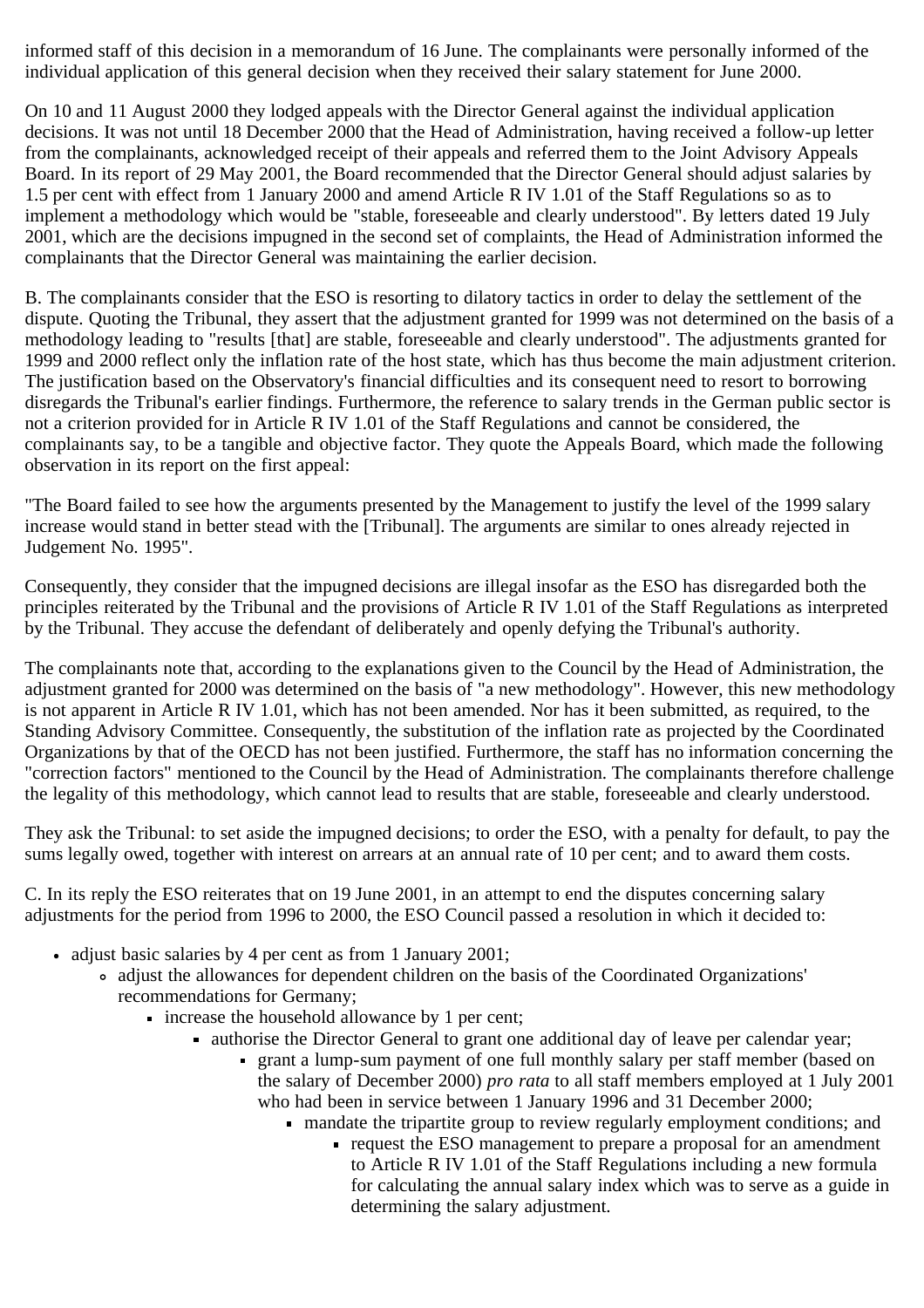An explanatory note to the Council Resolution concerning the execution of the Tribunal's judgments, was published on 7 September 2001.

The ESO has confined its reply to the issue of receivability. It submits that the Council Resolution of 19 June 2001 and explanatory note of 7 September 2001 replace the earlier decisions on salary adjustments for the years 1999 and 2000. These earlier decisions have therefore been revoked and can no longer be challenged. The complainants have not appealed against the individual applications of the Council Resolution of 19 June 2001 and such appeals are now time-barred.

D. In their rejoinder the complainants argue that, with regard to the adjustment for 1999, the note of 7 September can in no sense replace the earlier decisions since it does not alter their conditions of employment but merely clarifies the Council Resolution of 19 June 2001. As for the resolution, the set of measures it contains cannot, in any circumstances, be considered as replacing the adjustment decision for 1999.

Regarding the adjustment for 2000, they submit that the resolution of 19 June 2001 could not revoke the individual decisions of 19 July 2001 which had yet to be taken. Furthermore, it was indicated in those decisions that they had been taken "in the light of the Council decision of June 19, 2001". The complainants consider that the impugned decisions are final decisions taken after all internal remedies had been exhausted and that the present complaints are therefore receivable.

E. In its surrejoinder, the defendant reiterates its arguments concerning the irreceivability of the complaints. It points out that the complaints were filed after the Council had adopted its Resolution of 19 June 2001. The complainants could have challenged that resolution, but not by means of appeals against earlier decisions which were in fact amended by the resolution. The ESO adds that the arguments put forward in the rejoinder are "misleading".

## CONSIDERATIONS

1. By a memorandum of 24 June 1999 the ESO's Head of Administration informed staff that the ESO Council had decided, with effect from 1 January 1999, to increase the scale of basic salaries by 1.2 per cent, in line with the inflation rate for Germany as projected by the Coordinated Organizations. The first salary statements applying that decision were those of July 1999.

2. By a memorandum of 16 June 2000 the Head of Administration informed staff that the Council had decided, with effect from 1 January 2000, to increase the scale of basic salaries by 1.3 per cent. The first salary statements applying the new scale were those for June 2000.

3. On 13 August 1999 two staff members lodged appeals with the acting Director General against the individual decisions setting their salary adjustments for the year 1999 at 1.2 per cent. The matter was referred to the Joint Advisory Appeals Board, which, having struggled to obtain the opinion of the Administration, issued a report on 26 February 2001 in which it recommended to the Director General that the adjustment for 1999 should be increased to 1.7 per cent so as to reflect the index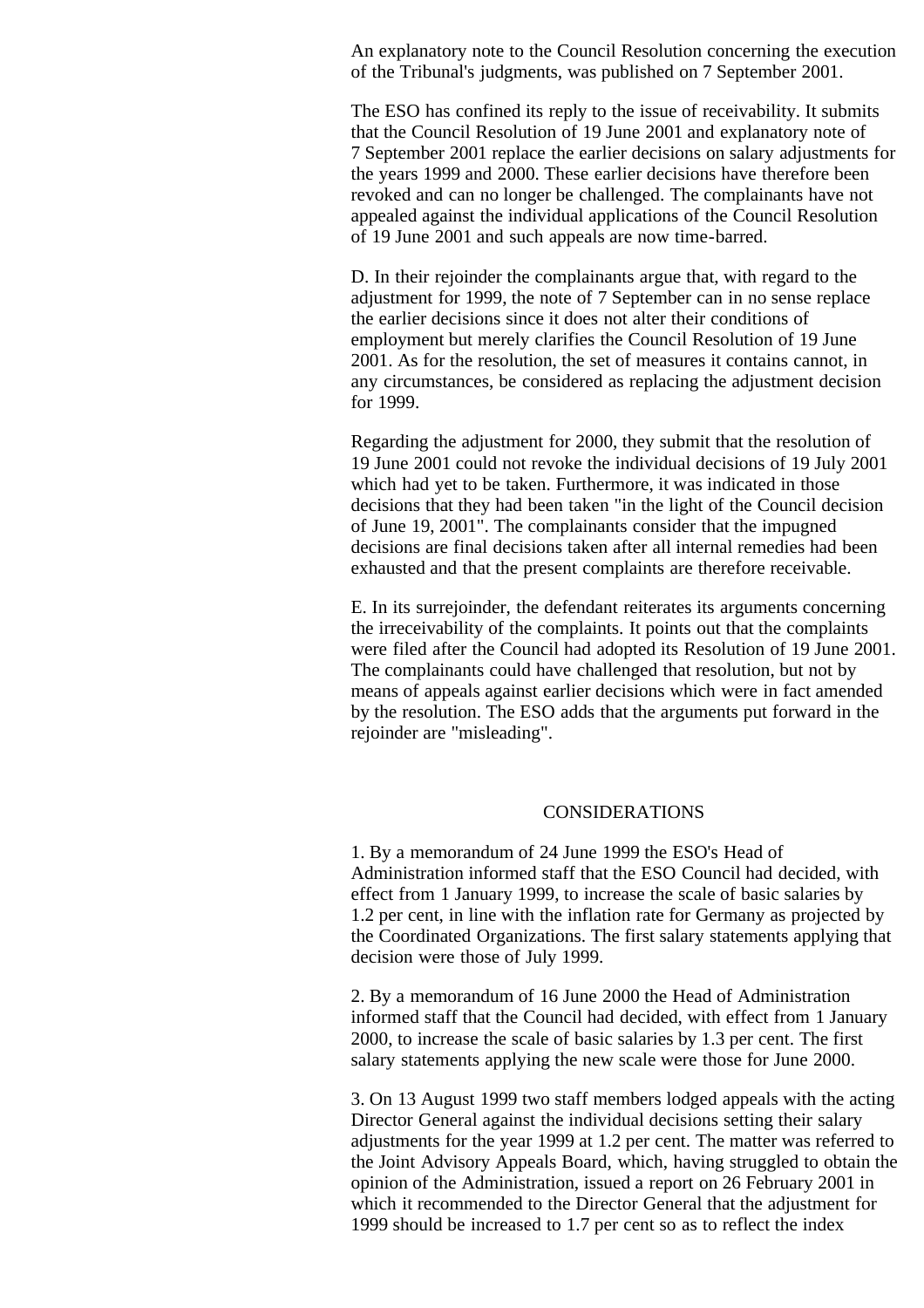adopted by the Coordinated Organizations. It urged her to define a methodology for salary adjustments, based on the criteria established by the Tribunal's case law, that is stable, foreseeable and clearly understood. By a decision of 23 April 2001, the Head of Administration informed the complainants that the Director General was maintaining the earlier decision.

4. The individual decisions applying the adjustment rate for the year 2000 were challenged on 11 August 2000 by the two staff members mentioned above and also by a third staff member. Their appeals were referred to the Joint Advisory Appeals Board. In its report of 29 May 2001, the Board unanimously recommended that the Director General should adjust salaries by 1.5 per cent with effect from 1 January 2000, in accordance with the index of the Coordinated Organizations, "since no methodology conforming to the ATILO Judgments (Nos. 1821, 1995, 1996 and 1997) was presented by Management to justify a departure from this index". It also recommended that Article R IV 1.01 of the Staff Regulations be amended so as clearly to define the staff pay conditions in a manner satisfying the criteria established by the Tribunal's case law.

By a decision of 19 July 2001 the Head of Administration informed the complainants that their appeals had been rejected "in the light of the Council decision of June 19, 2001 which includes the settlement of the contested salary adjustments over the period 1996-2000".

5. The appellants, whose appeals were thus rejected for both 1999 and 2000, filed complaints with the Tribunal raising identical issues which have been examined together and joined by the Tribunal.

6. In response to these complaints, the defendant merely contends that they are irreceivable, without defending its position on the merits. It considers that by the above-mentioned Resolution of 19 June 2001 and explanatory note of 7 September 2001 the ESO Council settled the issue of salary adjustments for 1999 and 2000 and thus "revoked" the earlier decisions on salary adjustments for those two years. Having thereby disappeared, the impugned decisions could no longer be considered final, and since the complainants did not challenge "their individual pay-slips applying the Council decision on the revised salary adjustment for the years 1996-2000 ... they are time barred now to complain against a decision which has been wholly superceded by a later decision".

7. Clearly this plea of irreceivability cannot succeed. By its Resolution of 19 June 2001 the ESO Council certainly intended to settle the issue of staff salary adjustments for the period from 1996 to 2001, particularly by increasing salaries by 4 per cent with effect from 1 January 2001 and by granting staff an additional day's leave and a lump-sum equivalent to one month's salary. Nevertheless, it did not modify the adjustment rates of 1.2 per cent for 1999 and 1.3 per cent for 2000 which the complainants contest. Indeed, the advantages gained by the complainants entailed no modification of the contested salary statements. The issue of whether the advantages can be considered to be equivalent to a legally correct adjustment of their salary concerns the merits of the complaint and not its receivability. Neither the Resolution of 19 June 2001 nor the explanatory note of 7 September 2001 can be considered as annulling individual decisions, which the complainants were, and remain, entitled to challenge insofar as they adversely affect them.